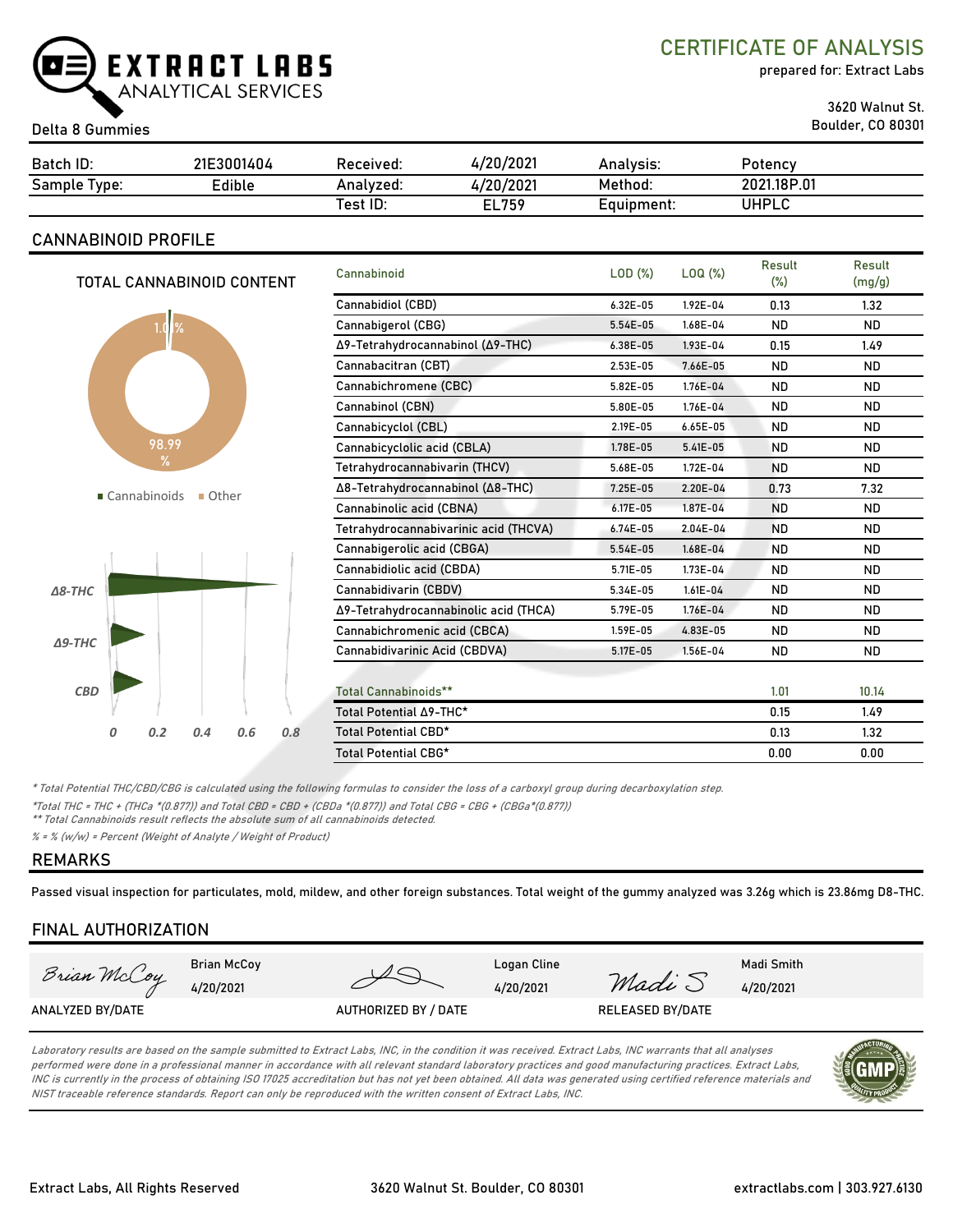

CERTIFICATE OF ANALYSIS

prepared for: Extract Labs

 3620 Walnut St. Boulder, CO 80301

#### Delta-8 Gummies

| Batch ID:                  | 21E3001404                       | Received:               | 4/20/2021 | Test: | <b>Residual Solvents</b> |  |
|----------------------------|----------------------------------|-------------------------|-----------|-------|--------------------------|--|
| Sample Type:               | Edible                           | Analyzed:               | 4/20/2021 |       |                          |  |
| <b>RESIDUAL SOLVENTS</b>   |                                  |                         |           |       |                          |  |
| <b>SOLVENT</b>             |                                  | <b>REPORTABLE RANGE</b> |           |       | <b>RESULT</b> (ppm)      |  |
| Acetone                    |                                  | 100-1000                |           | 0.00  |                          |  |
| Acetonitrile               |                                  | 100-1000                |           | 0.00  |                          |  |
| Benzene<br>$0.2 - 4$       |                                  | 0.00                    |           |       |                          |  |
| <b>Butanes</b><br>100-1000 |                                  |                         | 0.00      |       |                          |  |
| Ethanol<br>100-1000        |                                  | 0.00                    |           |       |                          |  |
|                            | <b>Ethyl Acetate</b><br>100-1000 |                         | 0.00      |       |                          |  |
|                            | Heptane<br>100-1000              |                         |           | 0.00  |                          |  |
|                            | <b>Hexanes</b><br>$6 - 120$      |                         | 0.00      |       |                          |  |
| <b>Isopropyl Alcohol</b>   |                                  | 100-1000                |           |       | 0.00                     |  |
| Methanol                   |                                  | 100-1000                |           | 0.00  |                          |  |

Passed visual inspection for particulates, mold, mildew, and other foreign substances.

#### **FINAL AUTHORIZATION**

Brian McCoy

**REMARKS**

Pentane 0.00

Propane 0.00

100-1000

100-1000

18-360

43-860

Toluene 0.00

Xylenes 0.00

20-Apr-21 20-Apr-21 *Madi* S 20-Apr-21

ANALYZED BY/DATE AUTHORIZED BY / DATE AUTHORIZED BY / DATE RELEASED BY/DATE

Laboratory results are based on the sample submitted to Extract Labs, INC, in the condition it was received. Extract Labs, INC warrants that all analyses performed were done in a professional manner in accordance with all relevant standard laboratory practices and good manufacturing practices. Extract Labs, INC is currently in the process of obtaining ISO 17025 accreditation but has not yet been obtained. All data was generated using certified reference materials and NIST traceable reference standards. Report can only be reproduced with the written consent of Extract Labs, INC.